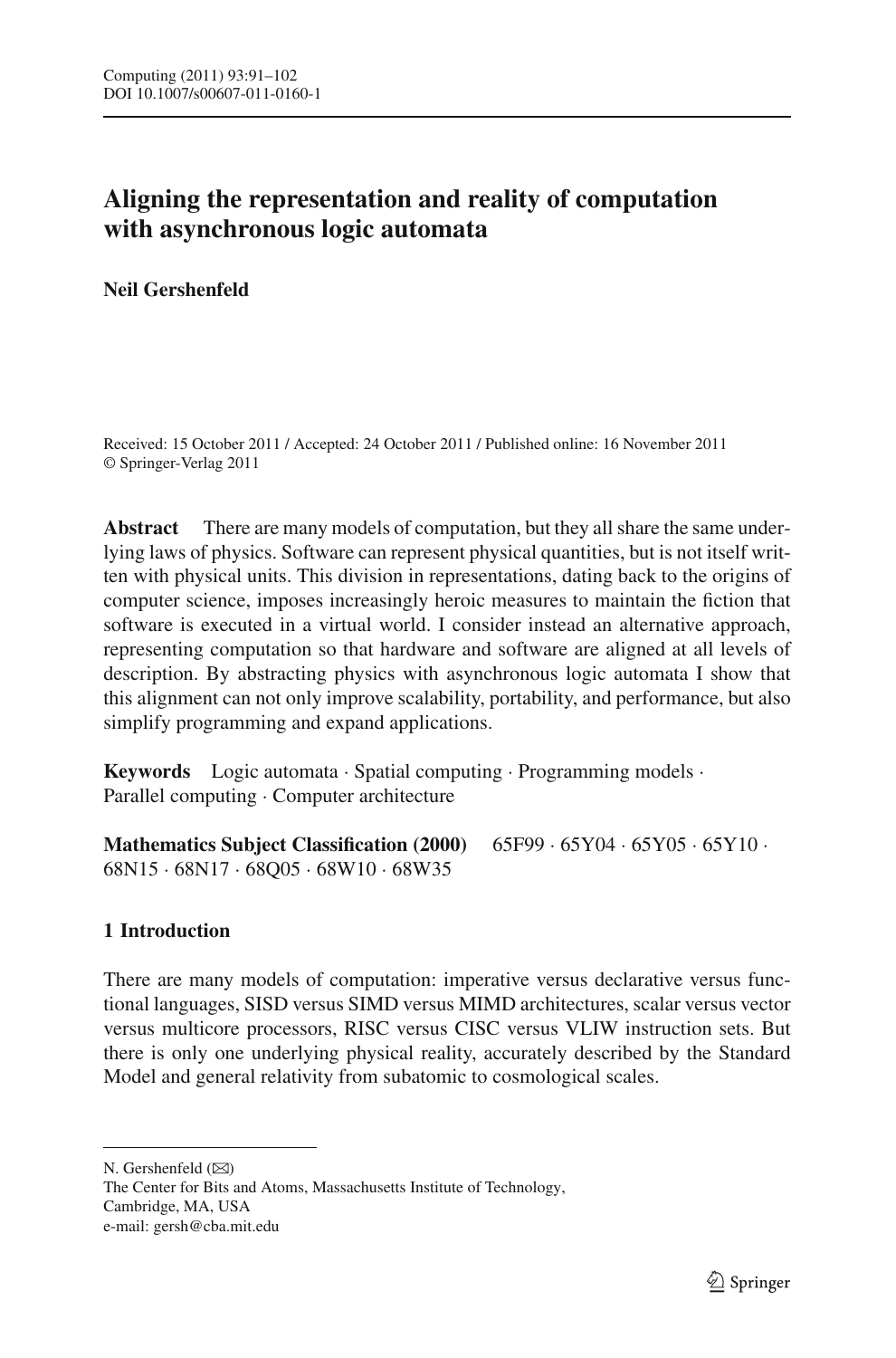

<span id="page-1-0"></span>**Fig. 1** Conventional representations of the calculation of Fibonacci numbers

This difference between the description and the reality of computation is leading to increasingly severe scaling issues, in order to maintain the fiction that the digital world is not physical. Ever-faster busses and networks are needed to avoid interconnect bottlenecks in topologies that differ from the actual dimensionality of space. Processors might occupy vertices of a higher-dimensional hypercube; memory access might be along a lower-dimensional index. If such a system is really growing in 3D there will be a divergence in the resources needed to map between the virtual and physical spaces. Programs that are described as a series of operations for a processor to follow require an optimization in compilation to make effective use of multiple processor cores that grows with the size of the program and the number of cores. Power is required to do nothing as well as to do something, unlike the origin of dissipation in irreversible processes.

Consider as an example the calculation of Fibonacci numbers. Figure [1](#page-1-0) shows four representations of the algorithm, C source code, an object file produced by compiling it, an executable file targeted for a processor, and the processor that will execute it. These representations serve as abstractions that hide knowledge of the lower layers from those above.

Compare this to Fig. [2,](#page-2-0) zooming a map. There is again a hierarchy, from a building to a world, but the geometry does not change with magnification—the abstractions represent and respect the layers below them.

What if computation likewise respected physics, so that it was possible to zoom from software to hardware without changing geometry, and they scaled in exactly the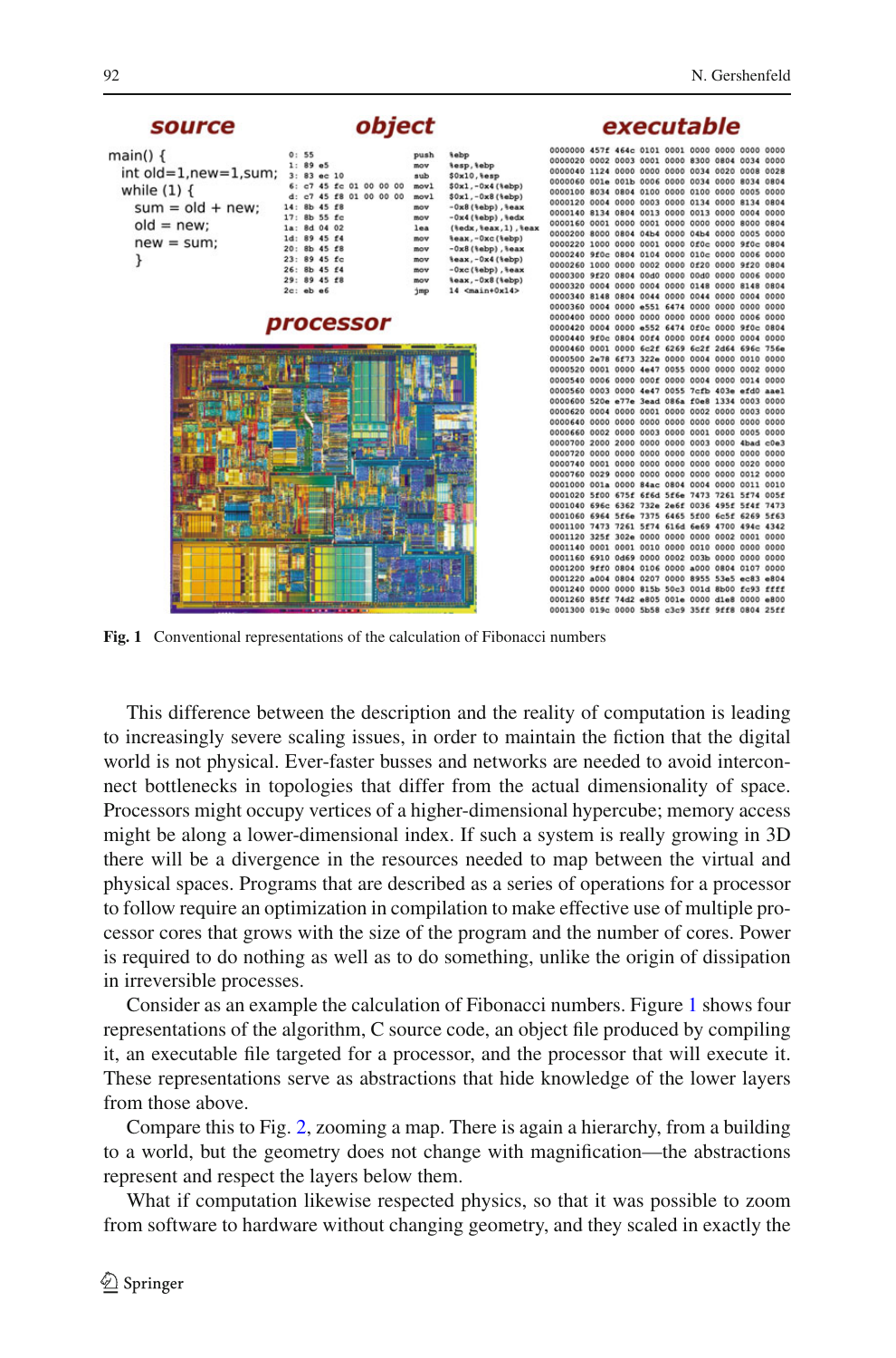

<span id="page-2-0"></span>**Fig. 2** Hierarchical structure of a zoom through a map

same way? Physics is the ultimate model of computation; nature is computationally universal [\[1,](#page-10-0)[2\]](#page-10-1). What would computer science look like if it was not considered to be divorced from physical science?

This paper will provide an illustration of what answers to these questions might look like, based on asynchronous logic automata (ALA). Subsequent sections will review background history, introduce the ALA model, look at how programs can be written, describe implementations and their performance, and examine implications.

### **2 History**

The origin of the divergence between computer science and physical science can be traced to the origin of computing. The theory of computational universality is based on Turing's machine [\[3](#page-11-0)], which has a head that processes symbols on a tape. These elements appear in von Neumann's prevailing architecture [\[4\]](#page-11-1) as organs for memory and control.

While these are simplified abstractions that have had a great impact, they also reflect prevailing historical conceptions of what a machine or organism is. It is now appreciated that biological information processing is not localized but rather is distributed, from gene expression to regulatory networks to neural spiking to synaptic connectivity to brain morphology to social relationships. A faithful biologically-inspired model of computation would retain this fine-grained integration of the storage and manipulation of information, across a hierarchical modular construction.

In a Turing machine the head is distinct from the tape; in the laws of physics states are not separated from their interactions. Physical space does appear in theories of computational complexity as a resource to be traded off against time [\[5](#page-11-2)], but those theories do not provide insight into how to do that. Space also appears in a dataflow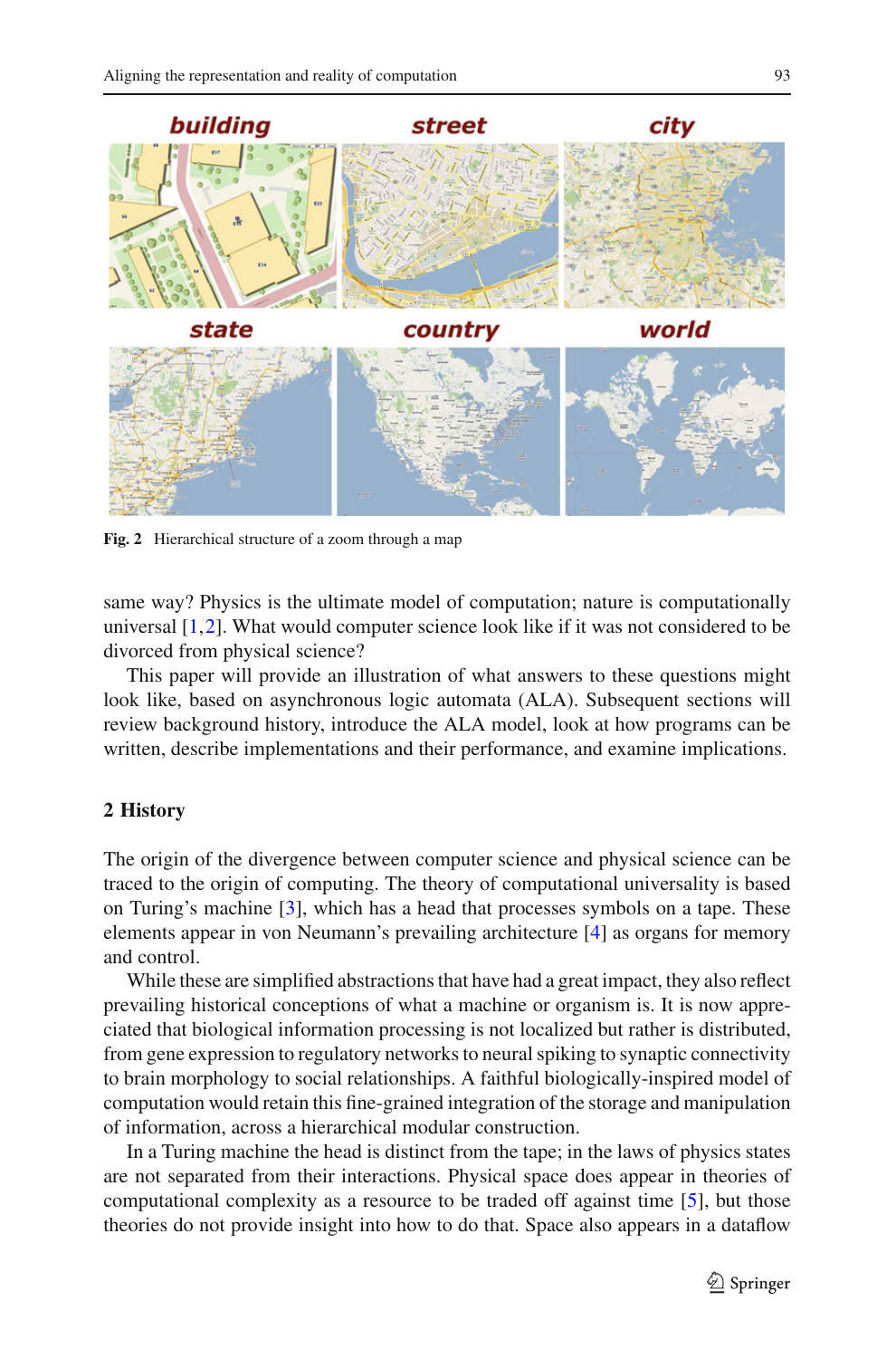model as a graph of how information flows, but the space that the graph represents is typically not the same as the one that the hardware occupies.

There is a parallel history of computing that is based on real rather than virtual space. Theoretically, an equivalence was shown between tilings of the plane and Turing machines, with the halting problem corresponding to asking whether a set of tiles can fill space without bound [\[6](#page-11-3)]. Space is central to the final problems studied by Turing, morphogenesis in reaction-diffusion systems [\[7\]](#page-11-4), and von Neumann, self-reproduction in cellular automata [\[8\]](#page-11-5).

CAs [\[9](#page-11-6)] and then PDEs [\[10](#page-11-7)] were subsequently shown to be computationally universal, although these were theoretical studies rather than practical proposals. CA computers were later built, programmed by the selection of the rule table and initial conditions rather than by sequential instructions [\[11\]](#page-11-8). While offering promising performance with simple hardware, the technological impact of these CA machines was limited by the competition with conventional silicon scaling, by the lack of programs and programmers, and by the requirement for synchronization of the cell updates.

The requirement for a global clock was relaxed in asynchronous CAs, with cells that update at random times. The behaviour of a synchronous CA depends on the order of updates; in an asynchronous CA, delay-insensitive structures distributed over many cells operate independently of their update order [\[12](#page-11-9)]. There is a (relatively) independent history of eliminating clocks in IC design with asynchronous logic, which in that context means circuits that are unclocked but deterministic. These are based on modules that enforce logical dependencies, which can be specified with a dataflow representation that is mapped onto reconfigurable logic [\[13\]](#page-11-10). The ALA model described in the next section links these approaches, with deterministic asynchronous updates on a regular lattice.

#### **3 ALA**

Asynchronous logic automata represent essential physical attributes, so that hardware and software can scale in the same way [\[14](#page-11-11)]. These include:

- Propagation: there can not be action at a distance; there is a velocity of information propagation. A model of connectivity that is based on anything other than proximity introduces an implicit size-dependent communication overhead; actual distances are typically hidden in a conventional architecture. ALA is based instead on a locally-connected lattice of cells that communicate by transporting state tokens.
- Information: a finite volume must contain a finite amount of information. In ALA, the links between each cell can be empty or occupied with a token that has a value of 0 or 1.
- Interaction: physically, logic is due to nonlinear interactions in product (or higher order) Hamiltonian terms. Tokens interact at ALA cells; when there are tokens present on a cell's inputs and absent on its outputs, it pulls from the former and pushes to the latter.

The corresponding cell choice is not unique; the version described here has 14 cell types, shown in Fig. [3:](#page-4-0) AND, NAND, OR, XOR for logic (NAND alone is universal;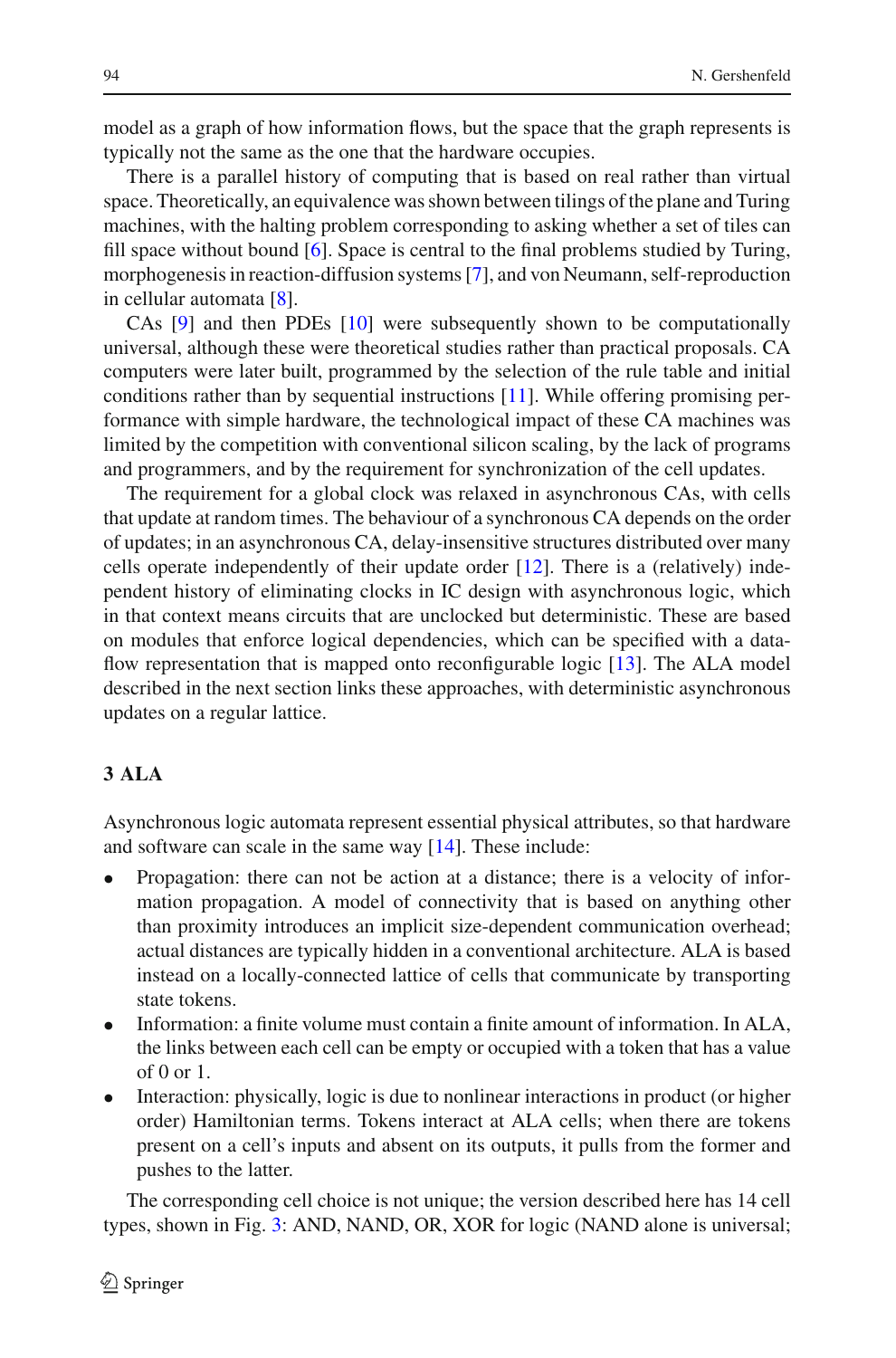

<span id="page-4-0"></span>**Fig. 3** ALA cells

the others ease layout), copy and delete to selectively create and destroy tokens, buffered and non-buffered transport cells, and merge and switch cells to join and select token sources.

These cells are connected to rectangular nearest neighbors in either 2D or 3D, based on the their actual physical construction. Each cell represents one unit of time, space, state, and logic; these are coupled as they are in the underlying physics. Communication, processing, and storage are all aspects of the same resource; the distance that a token travels is proportional to the time that it takes, the number of operations that can be performed, and the amount of information that can be stored.

ALA shares the token-passing of a Petri Net  $[15]$ , the graphical construction of a dataflow architecture [\[16\]](#page-11-13), the array of gates of a Field Programmable Gate Array, the dependencies of an asynchronous circuit [\[17](#page-11-14)], and the parallelism of a multicore processor. It differs in explicitly representing space, offering spatial as well as computational universality.

It is possible to relax the assumption of a periodic lattice with models of computing in random media [\[18](#page-11-15),[19](#page-11-16)], however that introduces overhead that's not needed given the availability of low-cost batch processes for nanofabrication, including stamping [\[20](#page-11-17)] and printing [\[21\]](#page-11-18). ALA can be restricted to reversible logic [\[22](#page-11-19)[,23](#page-11-20)]; the CMOS implementation described below does use a dual-rail representation, with cells that explicitly create and consume tokens.

The relationship between a device physics model, an ALA diagram, and a computer program is analogous to that between molecular dynamics, lattice gas automata, and partial differential equations. Both intermediate representations coarse-grain the essential features of the microscopic description, and can be used to reproduce the macroscopic limit, while providing an alternative that can be simpler and more convenient to use, and that avoids historical assumptions.

#### <span id="page-4-1"></span>**4 Programming**

Returning now to the example of generating Fibonacci numbers (Fig. [1\)](#page-1-0), Fig. [4](#page-5-0) shows this being done in ALA. It is based on the gate-level definition of a one-bit full adder. Because of the linkage in ALA between time, distance, storage, and logic, a one-bit adder becomes an arbitrary-precision adder as a number is streamed past. The recursive definition of Fibonacci numbers is realized by linking the output to the inputs, with the starting values and their time ordering provided by the initial token locations.

The Fibonacci example has one level of abstraction, from the gates to the adder. Figure [5](#page-5-1) shows a larger example, a dot product that is part of an ALA implementation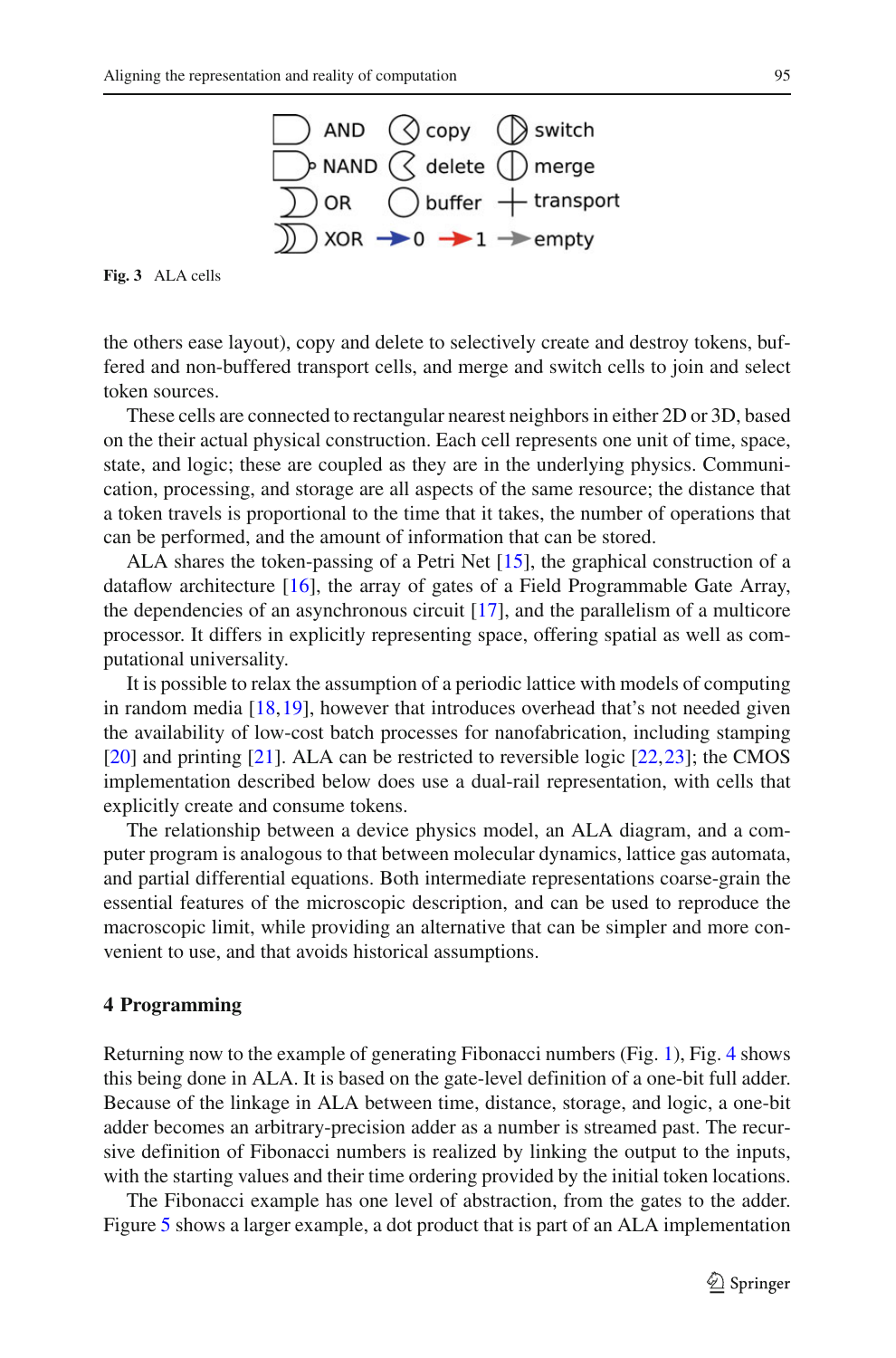

**Fig. 4** Steps in the calculation of Fibonacci numbers with an ALA one-bit full adder

<span id="page-5-0"></span>

<span id="page-5-1"></span>**Fig. 5** Hierarchical structure of a zoom through an ALA dot product [\[24](#page-11-21)]

of linear algebra [\[24](#page-11-21)]. This is a computational equivalent to the zoom in Fig. [2](#page-2-0) with a hierarchical structure that respects the spatial organization.

Mathematical operations in ALA require an execution time that's proportional to the distance that information travels [\[25](#page-11-22)] rather than the number of operations performed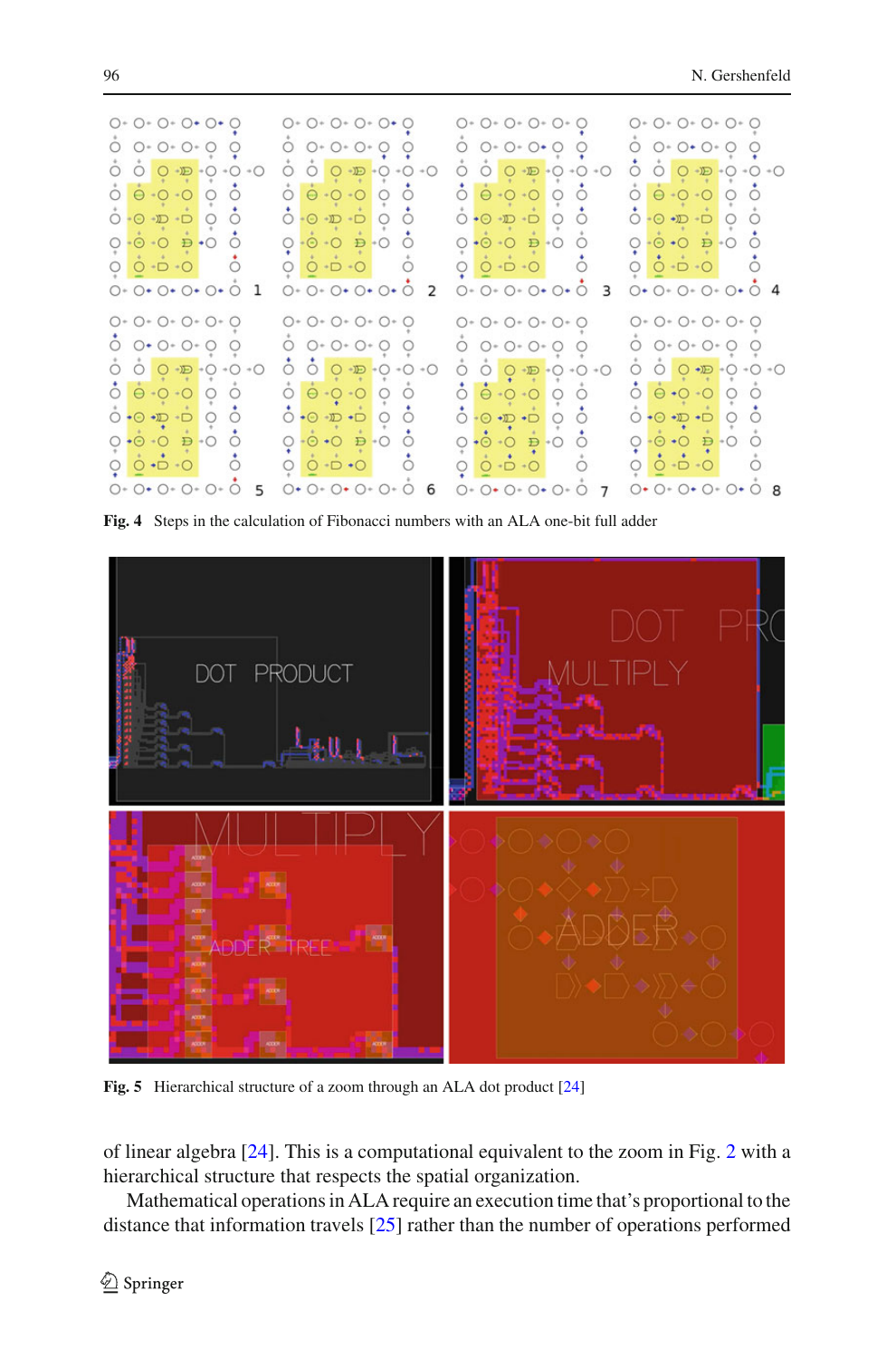

<span id="page-6-0"></span>**Fig. 6** Visual dataflow ALA programming environment, with hardware description language and ALA cell output [P. Schmidt-Nielsen (2011, Personal communication)]

and messages passed [\[26](#page-11-23)]. This means that in return for ALA's overhead (discussed below), many operations such as matrix multiplication and sorting become linear time.

The dot product in Fig. [5](#page-5-1) was developed with a hardware description language for ALA, Snap [\[27](#page-11-24)]. This is similar in spirit to the use of VHDL or Verilog in an IC design workflow, but rather than exporting a netlist to place-and-route, relative spatial relationships are part of the logical description since an ALA program is specified by its geometry.

An alternative approach to ALA programming is to use a visual dataflow design interface, such as the one shown in Fig. [6](#page-6-0) [P. Schmidt-Nielsen (2011, Personal communication)]. While conceptually similar to any dataflow environment, with a visual representation linking modules drawn from a library, there are two essential differences for ALA. There is not an implicit assumption of an external scheduler to manage execution of conventional code; it is self-timed by the cells. And the picture *is* the program: it is possible to zoom from a high-level diagram into individual cells. Like a hierarchical, parametric CAD model, functional relationships are represented in their real-space locations.

The one approach that has not been used for ALA programming is interpretation of existing procedural languages. This is because they typically assume an instruction pointer, and a separation between variables and program statements, both of which violate the physical formulation of ALA and would negate the benefits of its bit-level parallelism.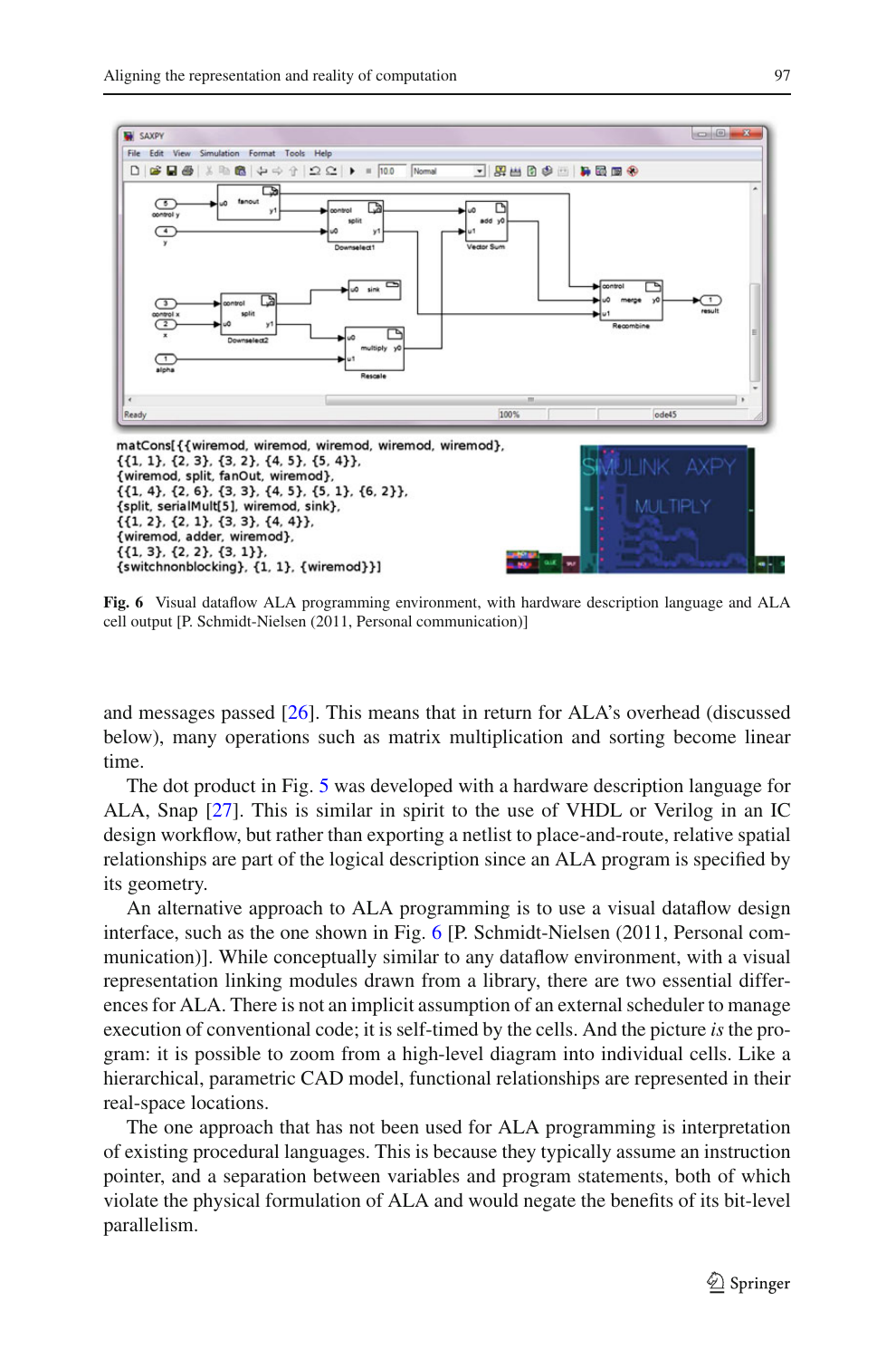#### <span id="page-7-0"></span>**5 Implementation**

ALA programs are portable: any implementation that can perform the local cell updates will operate identically globally, differing only in a tradeoff of speed, cost, size, and power.

One way ALA can be implemented is by emulation with a microprocessor. To avoid the overhead of branch instructions, cell states can be packed into words, all possible bit operations evaluated, and then results projected out in parallel. Estimating performance, a \$100 processor with a 1 ns instruction time, 64 bit word, 10 instructions per parallel ALA update, and 10 W power consumption corresponds to  $2 \times 10^{-10}$  s per token update,  $2 \times 10^{-9}$  J per token update, and a combined figure of merit of  $2 \times 10^{-8}$ \$·seconds per token update. At this update rate, a bit-serial word operation would take on the order of  $10^{-8}$  s, compared to  $10^{-9}$  for a native instruction.

Finer-grain parallelism is possible by emulation with a microcontroller. Assuming a \$1 processor with a 100 ns instruction time, 16 bit word, 10 instructions per parallel update, and 10 mW power consumption, this corresponds to  $6 \times 10^{-8}$  s per token update,  $6 \times 10^{-11}$  J per token update, and a figure of merit of  $6 \times 10^{-8}$  \$⋅seconds per token update. The update rate is reduced because of the slower clock and smaller word size, but the power per token update is also reduced because of the reduction in the total number of transistors that participate in an update.

A native CMOS cell can be implemented with tens of transistors per cell, a few times larger than what is required for a synchronous logic gate. A 90 nm cell library based on handshaking requires on the order of  $10^{-13}$  J per token update, with a throughput of  $10^{-9}$  s per token [\[28](#page-11-25)]. Dividing Joules per update by seconds per update gives  $10^{-4}$  W. For a mathematical operation with ~100 tokens passing through ~100 cells, that corresponds 10<sup>7</sup> operations per second at 1 W. Thats ∼100× less efficient than state-of-the-art operations per Watt in high-performance computing, again due to the difference between a bit-serial operation and native instruction. The energy per token can be brought down with a smaller feature size, and with a simpler cell design based on linked memory cells.

To price CMOS ALA, the TSMC MOSIS Logic G 90 nm process gives a combined figure of merit of  $1.8 \times 10^{-13}$  \$·seconds per token update. This is so much smaller than that for a microprocessor or microcontroller because of the enormous reduction in the number of transistors required for a cell update, which is not a primitive operation in those architectures. That overhead can be reduced still further, at the expense of speed, by storing virtualized cells in DRAM and updating with local cell processors.

A great benefit of ALA in an ASIC workflow is the one-to-one mapping from ALA cells to circuits, illustrated in Fig. [7.](#page-8-0) With this equivalence, chips can be taped out directly from an ALA design, with performance projections available from token counts in a high-level event simulation combined with cell device modeling [\[27\]](#page-11-24).

Finally, the conditional dynamics of ALA's token updates can be implemented directly in device physics, with potential mechanisms including Coulomb blockade in a quantum dot [\[29](#page-11-26)], and two-photon transitions in a trapped atom in a high finesse optical cavity [\[30](#page-11-27)]. ALA's simple assumptions allow its cell states and their interactions to be represented by such individual physical degrees of freedom.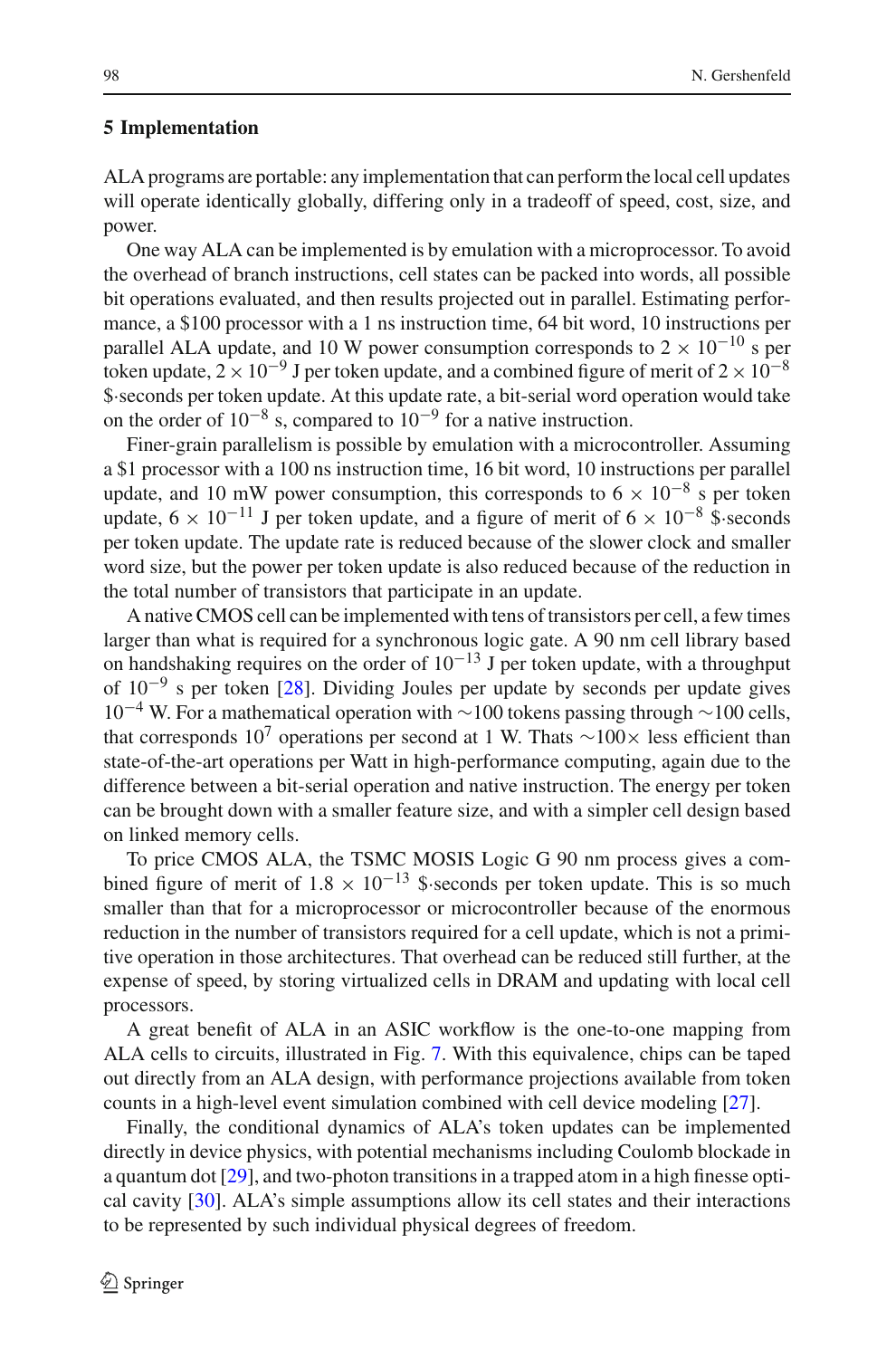

<span id="page-8-0"></span>**Fig. 7** One-to-one mapping from an ALA design to an ASIC [\[28](#page-11-25)]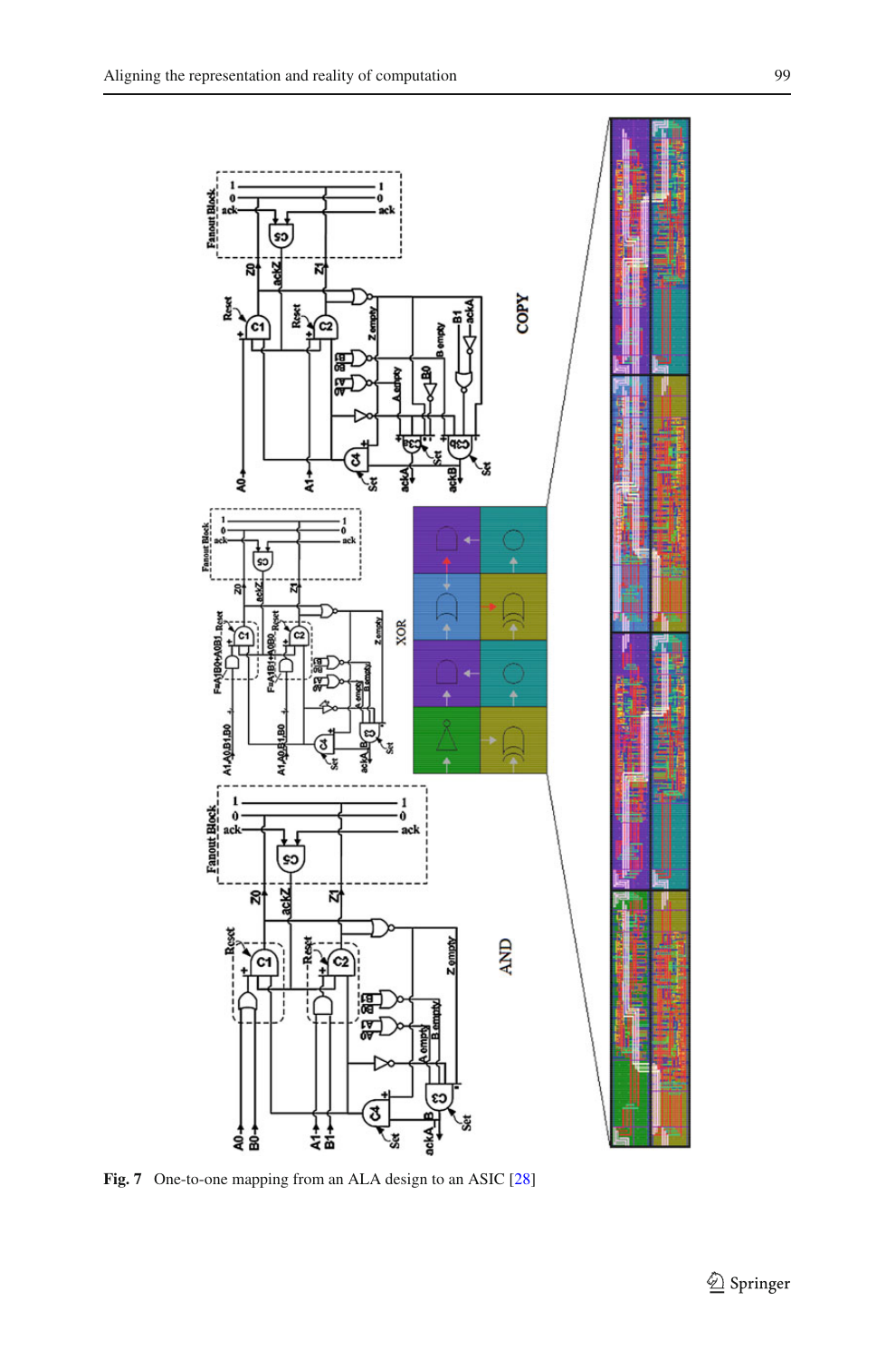# **6 Implications**

Any ALA implementation will have an overhead relative to a custom design for a given process and application. This is warranted when the costs of design, verification, and testing dominate lifecycle costs, rather than the need to saturate performance limits. This is increasingly the case for large-scale application IC development. Just as the use of TCP and IP in the Internet is sub-optimal versus custom protocols for particular purposes but has offered tremendous scalability, interoperability, and accessibility, in return for its overhead ALA offers a number of benefits. These include:

*Scheduling* As seen in Sect. [4,](#page-4-1) in ALA it's not necessary to explicitly identify process threads, schedule processor time, or manage dependencies in a communication underlay. This does not eliminate the need for timing, but it is intrinsic to the representation rather than imposed by an execution environment.

*Portability* The implementations described in Sect. [5](#page-7-0) can all run the same ALA program. Many languages have been ported to many platforms, but these typically make substantial assumptions about the resources required to support them. To execute ALA, all that is needed is to be able to perform cell updates and communicate locally. This means that ALA programs written now will be useful across a range of future technologies.

*Reliability* A billion-transistor processor will fail if individual transistors fail, requiring a fabrication process that can yield a billion transistors. Because ALA is assembled from individual cells, it can be built by stepping and repeating units of tens of transistors, allowing for either more aggressive process scaling or greater error margin. Error correction can naturally be introduced spatially, by replicating blocks of cells.

*Scalability* All of the design rules in an ALA implementation are contained within the cell. As a system grows, the resources available for computing, communications, and storage are all growing at the same rate, rather than introducing size-dependent bottlenecks or a coarse system granularity.

*Efficiency* ALA designs are less efficient than full-custom designs optimized for a particular task, but for arbitrary problems they run at the speed of the gate delay rather than a fixed clock, and consume power (other than leakage) only when and where there are tokens to process.

*Verifiability* A control system might be specified in a visual dataflow environment, exported to a high-level language, compiled to a low-level language, and executed on a microarchitecture. Each of these changes in representation can introduce errors, imposing a substantial effort to verify that what gets executed matches the original intention. In ALA the same representation is used throughout, so that as long as the cell updates are performed correctly embedded hardware will match a simulation.

*Applicability* Because ALA programs are spatial structures, they provide a natural mapping onto spatial problems such as display drivers and distributed control systems,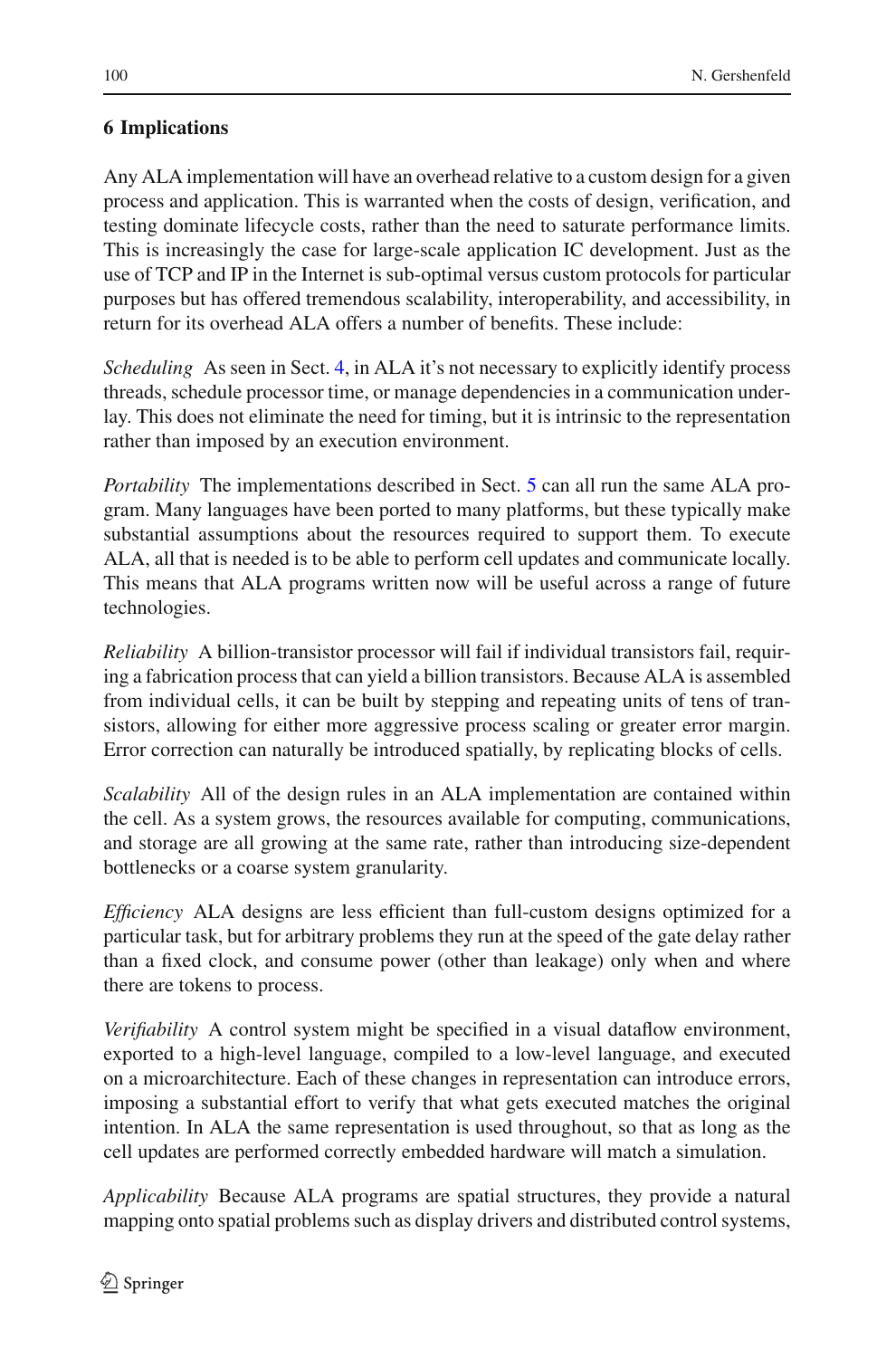can be spatially extended to enhance system interfaces for power, heat transfer, and I/O, and can be built with incrementally variable sizes to match workloads.

#### **7 Conclusion**

I have reviewed the inspiration, implementation, and implications of the ALA model for computing. It is based on a belief that a fundamental error was made when computer science diverged from physical science; by basing the foundations of the former on those of the latter, hardware and software can be aligned at all levels of description.

I've argued that this is not just possible, it is preferable to address many of the issues in scaling information technologies. Interconnect bottlenecks, challenges in multicore compilation, quiescent power budgets, and diverging chip design costs are all symptoms of trying to compute in a world that differs from the one that we actually live in. These problems are simplified by explicitly recognizing time, space, state, and logic as coupled properties of a medium in which computing happens. These issues don't disappear, but they're moved to where they belong, the design of the problem solution, rather than appearing afterwards as a result of mapping between unrelated descriptions of a program and the platform that executes it.

There are many models of computation, but only one (standard) model of physics. Engineers don't get to pick which physical laws to obey when they work on a problem, but that's effectively what's done when an unphysical model of computation is chosen—the burden of emulating it is pushed off to system architects, compiler writers, and chip designers. That's worked for many years, but will be infeasible to continue to sustain. Instead of imposing increasingly heroic measures to maintain the fiction that software is virtual and hardware physical, their development can coincide with the recognition that both must ultimately satisfy the same constraints.

The ideas embodied in ALA have had a long and frequently parallel history in the development of computing. ALA can be viewed as their convergence, reducing instruction sets to a single logical operation, passing tokens on a graph that represents real space, using logic as the primitive operation of automata cells, implementing asynchronous timing in individual bits. Each of these introduces overhead relative to a solution optimized for a particular application, but the scaling of those optimizations will eventually have to match that of the physics used to implement them. Rather than accommodating that incrementally for each kind of hardware, software, and application, ALA provides an alternative foundation for computation that aligns the representation and reality of computation.

**Acknowledgments** ALA was developed with David Dalrymple, Ara Knaian, Kailiang Chen, Forrest Green, Scott Greenwald, Erik Demaine, Jonathan Bachrach, and Peter Schmidt-Nielsen, building on the work of Charles Bennett, Norm Margolus, Tom Toffoli, Seth Lloyd, and Isaac Chuang, with support from NSF, DARPA, DTO, and CBA's sponsors. I am grateful to all.

#### **References**

- <span id="page-10-0"></span>1. Margolus N (1984) Physics-like models of computation. Phys D 10:81–95
- <span id="page-10-1"></span>2. Lloyd S (2000) Ultimate physical limits to computation. Nature 406:1047–1054